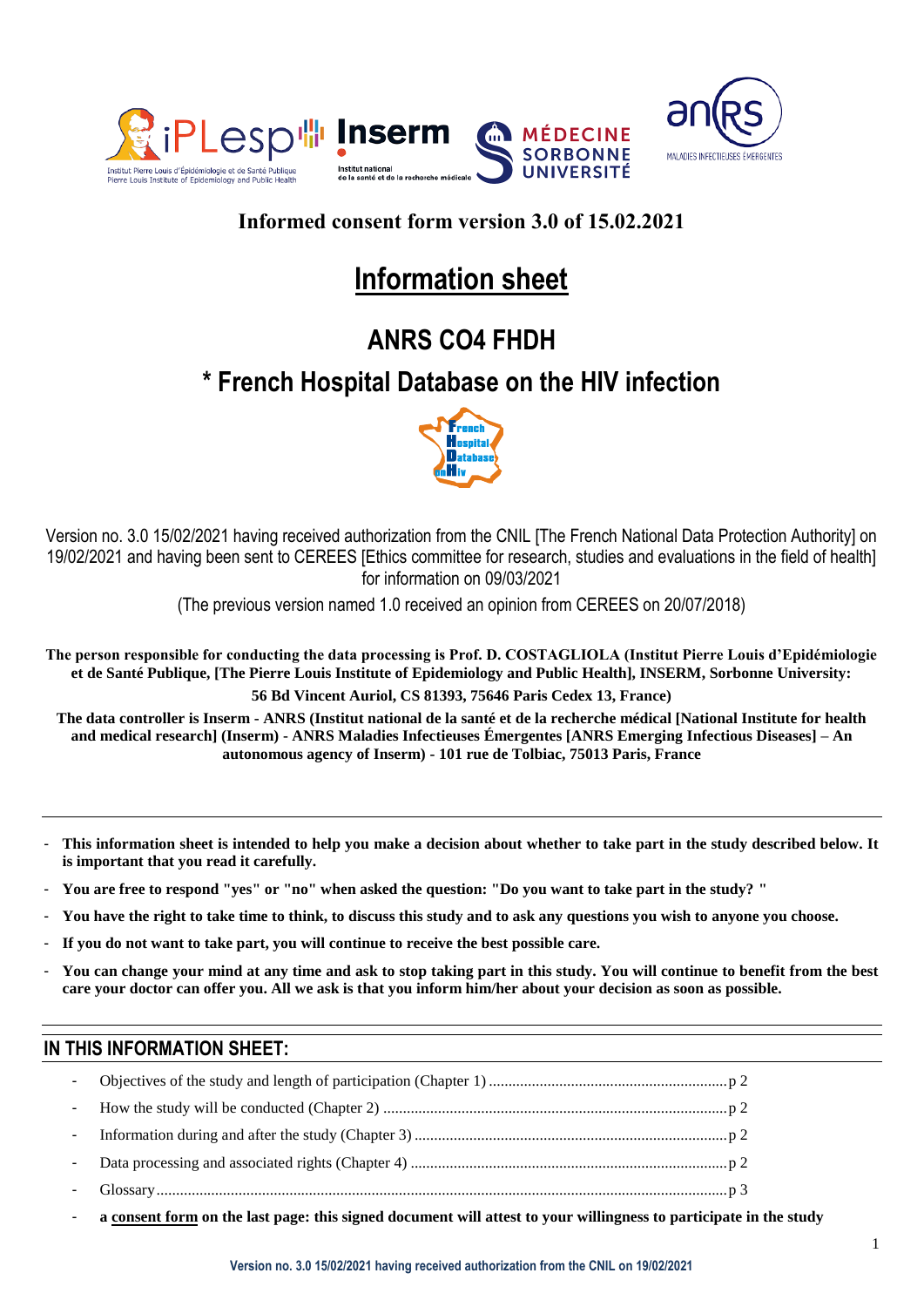### **Dear Sir or Madam,**

**Your doctor is inviting you to participate in the study ANRS CO4-FHDH "French Hospital Database on the HIV infection" because you are being monitored in a hospital service that uses a computerized medical records system.**

## **1. OBJECTIVES OF THE STUDY AND LENGTH OF PARTICIPATION**

The objective of this study is to study who are the people living with HIV (PLHIV) and receiving hospital care in France, what are their characteristics and the conditions of their care and how these characteristics and conditions evolve over time. Once it has been analyzed, all of these data, will make it possible to evolve and adapt care practices, to improve therapeutic strategies and to assess the efficacy of different treatments better and thus to improve the care of people living with HIV.

This study started in 1989 and has already made it possible to collect data related to 180,000 PLHIV across the whole of France.

Your participation will last throughout the time you are monitored for your HIV infection, unless you advise otherwise. Your data will be stored in accordance with the regulations in force on archiving for research purposes, under conditions that will guarantee its confidentiality.

### **2. HOW THE STUDY WILL BE CONDUCTED**

If you agree to participate in the study, the data from your medical record will be collected then entered on the DOMEVIH software, property of the Ministry of Health, or using the medical records software installed in the hospital service. Once a year, the data from DOMEVIH will be extracted and sent to the IPLESP research team in charge of the database ANRS CO4-FHDH, via a secure transmission gateway. The data will be transmitted in coded form (this means that neither your last name nor your first name will be transmitted by the department providing your care). Particular attention is paid to the confidentiality and security of your data.

You will find below, a list of categories of data relevant to the aim of the study, which will be collected from your medical record:

- Civil status data (in particular sex, date of birth, nationality, the department [county] in which you live)
- Data on the transmission group for HIV and potentially hepatitis
- Health data
- Data on your private life, such as your consumption of tobacco/alcohol or your family situation
- Social data (housing, health insurance) and about your professional life

We wish to clarify that your medical insurance reimbursement data and the pathology codes throughout the entire course of your treatment, relevant to the aim of the study will be collected from the French National Health Data System (Système National des données de santé - SNDS). This data will only be accessible to a limited number of authorized people who have been specially trained at the Pierre Louis Institute of Epidemiology and Public Health (IPLESP, Inserm). It is particularly useful to match the data from the SNDS to your data collected within the context of the ANRS CO4 FHDH study, in order to correct the under-declaration of certain pathologies treated in departments other than those providing the HIV monitoring.

The duration of data storage is set at 50 years for all types of data.

# **3. INFORMATION DURING AND AFTER THE STUDY**

If you wish, you may consult the overall study data and monitor its progress on the website for the ANRS CO4-FHDH study (https://anrs-co4.fhdh.fr).

### **4. PROCESSING YOUR PERSONAL DATA AND ASSOCIATED RIGHTS**

The processing of your personal data within the context of the study ANRS CO4 FHDH will help to fulfil a public interest mission that Inserm-ANRS is invested in and which necessitates the processing of your health data for scientific research purposes.

In accordance with the provisions of the General Data Protection Regulation (Regulation (EU) 2016/679) and the amended Law no. 78-17 of 6 January 1978 on information technology, files and freedoms, you have:

- the right to request access to your data, to have them corrected and deleted,
- the right to object at any time to the collection and use of your data (right to object),
- the right to restrict their use (right to restrict processing)

- the right to withdraw your consent to the research at any time without having to provide justification and without consequences for your treatment. The data related to you will be deleted from the ANRS CO4-FHDH database.

If you wish to exercise these rights, you can speak to the doctor who is supervising you within the context of the research and who alone knows your identity.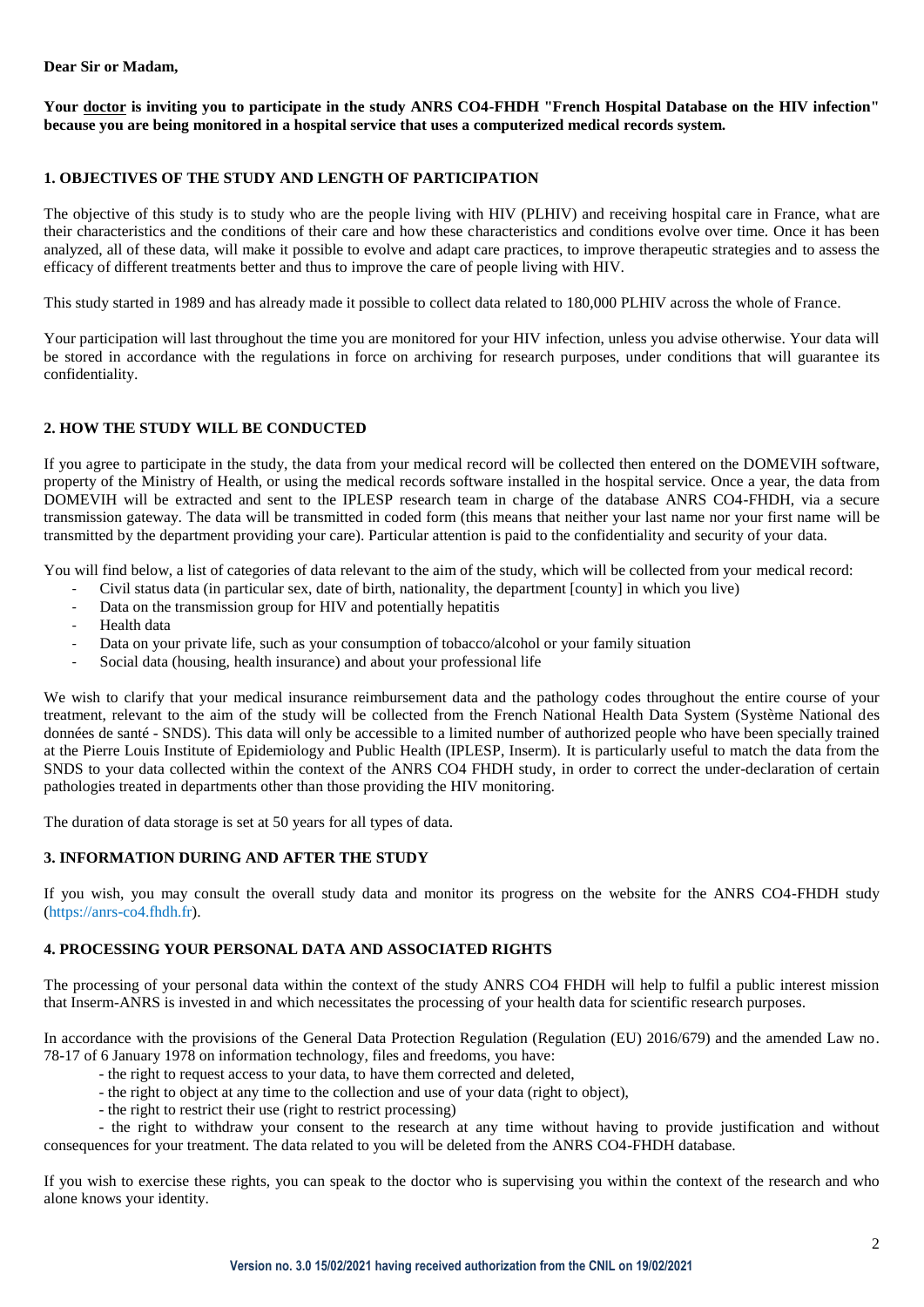If you have any difficulty exercising your rights, you can also contact the Data Protection Officer appointed by Inserm by email (dpo@inserm.fr) or by mail (Data Protection Officer, 101 rue de Tolbiac, 75013 Paris, France).

You also have the right to lodge a complaint with the Commission Nationale de l'Informatique et des Libertés - CNIL, the French supervisory authority for data protection - 3 Place de Fontenoy – TSA 80715, 75334 Paris Cedex 07, France.

Your data (without mentioning your surname and first name) will be accessible to people with special authorization from the team at the Pierre Louis Institute of Epidemiology and Public Health (IPLESP, Inserm) in charge of the ANRS CO4 FHDH database and at the Agence technique de l'information sur l'Hospitalisation [Technical agency for information on Hospitalization] (ATIH).

They may be transferred to the French or foreign health authorities (medicines agency etc.), and to other national or international public research teams, for conducting research, studies or evaluations within the field of health which are of public interest in compliance with the law and according to the appropriate and adapted guarantees ensuring their confidentiality and provided for in a sharing agreement between Inserm-ANRS and the recipient(s) of the data.

You have the right to obtain a copy of the documents linked to the transfer of your data and will be informed of any new study prior to its implementation through the website https://anrs-co4.fhdh.fr.

# **GLOSSARY**

**Data**: information collected within the context of the study.

**Right to restrict processing**: the right to temporarily block the use of your data: no data processing operations can be carried out on them.

**Coded data**: your surname and your first name will be associated with a code that no one knows, neither the doctor, nor the people who have access to your medical data. There is no way to use the code to find the associated person.

**Right of access**: the right to know about your data and to obtain a copy of them.

**Right to object**: the right to object to the transmission of your data by the investigating doctor to the sponsor at any time, and to prevent your data from being collected in future. Exercising this right will lead to stopping your participation in the research.

**Right to correction:** the right to ask for your data to be corrected in the event of an error.

**Consent form**: the document by which you state that you have understood the procedures for participation in a study and agree to take part in it.